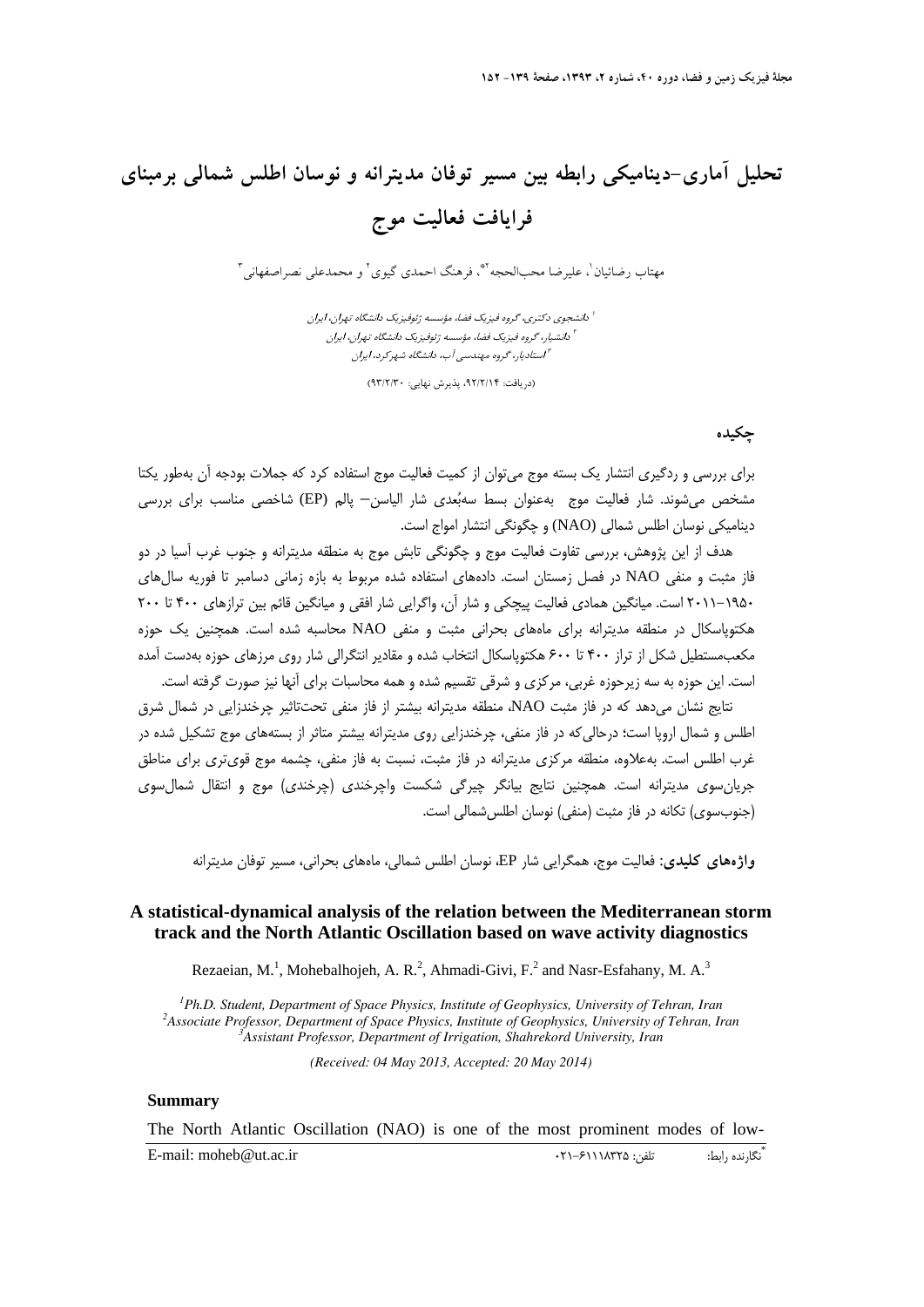frequency variability over the Atlantic basin in the Northern Hemisphere. In the past decades, the impact of NAO has attracted increasing scientific interest because the NAO exerts an important impact on the regional climate and weather in the North Atlantic region and adjacent continents. Of particular interest is the impact of NAO on the Mediterranean storm track through which NAO can extend its influence to the climate far downstream including the Middle East and southwest Asia. The problem has been previously studied using the energetics by comparing ensemble averages of the terms involved in the eddy kinetic and available potential energy, where ensemble averages are taken separately over the critical positive and negative NAO months. Such analysis has resulted in certain specific results regarding the behavior of the transient eddies in Mediterranean storm track during the two phases of NAO. For example, the energy flux vectors indicate a stronger source in the central Mediterranean with a stronger sink in the Red Sea and Northeast Africa in the positive NAO. There is, however, a fundamental issue with any energy-based analysis, that is the non-uniqueness way of writing the conversion and flux terms.

As a more powerful diagnostic tool, wave activity conservation law resolves the nonuniqueness issues encountered in dealing with the conversion terms. In this way, wave activity diagnostics proves useful for investigating propagation characteristics of stationary and migratory wave disturbances and their interaction with mean flows, as well as inferring preferred position of emission and absorption of Rossby waves. First introduced for waves defined by perturbation with respect to zonal mean leading to the Eliassen–Palm (EP) diagnostics, the wave activity conservation law has now been extended to other averages as well as to more general definition of waves and mean flows with no resort to averaging. In this study a form of the wave activity and its flux introduced by Esler and Haynes in 1999 is used.

The data used are the NCEP/NCAR reanalysis data covering years 1950–2011 for the winter months from December to February. The critical months are defined on the basis of the monthly index of NAO and grouped in two ensembles of 31 positive and 37 negative NAO months. A critical positive (negative) is considered a month whose monthly NAO index is greater (smaller) than the mean NAO index by more than one standard deviation. The wave activity and the three components of its flux are computed for all days of each winter season, then the averages are taken and the composite maps are prepared for the two ensembles. To investigate the net flux of wave activity to the Mediterranean region, a three-dimensional domain extended vertically from 600 to 200 hPa and horizontally from 15W to 45E in longitude and from 30N to 50N in latitude is selected. For further analysis, the domain thus defined is divided to the three equal subdomains in the west, center and east of the Mediterranean domain.

The main results can be summarized as follows. The connection of the Mediterranean storm track to the north east of Atlantic and north of Europe is stronger in the positive phase of NAO. However, there is a stronger connection of the Mediterranean storm track to the cyclogenesis in the west of the North Atlantic in the negative phase of NAO. In other words, the Mediterranean storm track receives stronger activity from the north and the west in, respectively, the positive and negative phases of NAO. In the upper troposphere, wave activity flux vectors indicate the dominance of anticyclonic (cyclonic) Rossby wave breaking and northward (southward) transfer of momentum in the positive (negative) phase of NAO over the Mediterranean region. In both phases, while the west and east subdomains act as sinks (receivers) of wave activity, the central subdomain acts as a source (emitter). In accordance with the results from energetics, the central Mediterranean acts as a considerably stronger source of wave activity in the positive phase. Overall, results of wave activity analysis confirm those of the energetics. In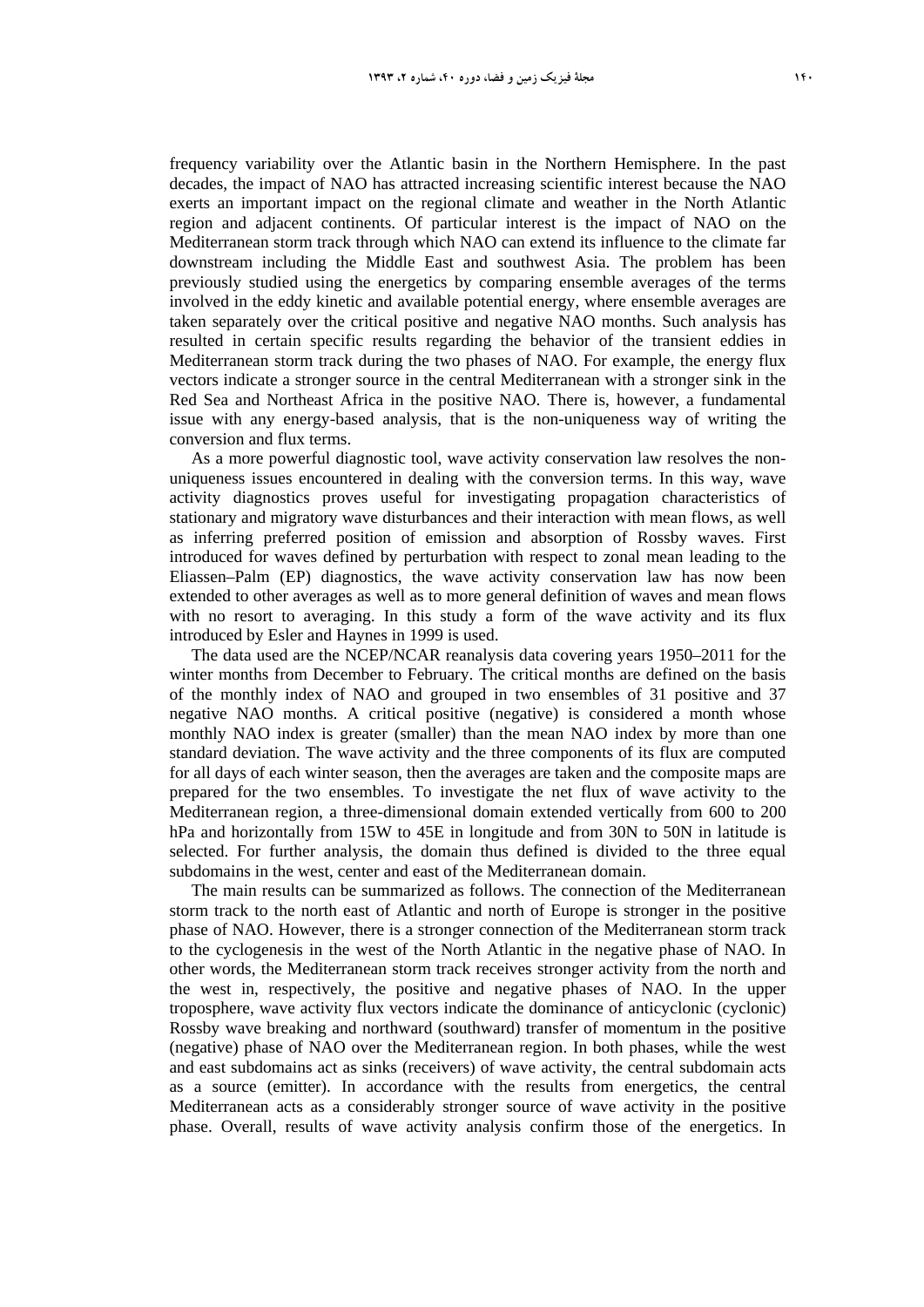particular, the southwest Asia is expected to receive a stronger influence from the North Atlantic storm track via the Mediterranean in the positive phase of NAO.

The above results are solely based on the simultaneous analysis of wave activity over the whole North Atlantic and Mediterranean storm tracks as well as the southwest Asia in critical months. It remains to see how such results carry over to the actual episodes of positive and negative NAO with proper time lags. Such analysis is expected to have the potential to lead to some seasonal forecasting capability.

**Key words:** Wave activity, EP flux, North Atlantic Oscillation, Critical months, Mediterranean storm track

ارتباط چرخندزايي مديترانه با امواجي كه از اقيانوس اطلس به سمت شرق انتشار مييابند، در سالهاي اخير مورد توجه برخي از محقاق بوده است (براي نمونه: چنگ و يو، 1999؛ حكيم، 2003). همچنين شواهد بسياري وجود دارد كه ميتوان تكوين چرخندها و واچرخندهاي عرضهاي مياني را تا حدي به انتشار بستههاي موج نسبت داد. براي مثال، اورلانسكي و كاتزفي (1991)، اورلانسكي و شلدون (۱۹۹۳) و چنگ (۲۰۰۰) روشن ساختند كه براي بررسي و رديابي انتشار يك بسته موج ميتوان از شار ژئوپتانسيلي آزمينگرد كه بخش مهمي از انتشار انرژي پيچكي را به خود اختصاص ميدهد، استفاده كرد. ولي جملات شار انرژي و جملات تبديل را نميتوان از نظر كمي به دقت و بهصورت جداگانه مشخص كرد (پلام، 1983). راه حل اين مشكل، استفاده از كميت فعاليت موج است كه جملات بودجه آن را ميتوان بهطور يكتا تعيين كرد (پلام، 1986؛ اسلر و هينز 1999؛ تاكايا و ناكامورا، 2001؛ دنيلسن و همكاران، 2006). مزيت ديگر اين كميت آن است كه برخلاف مورد انرژي پيچكي، در غياب فرايندهاي دررو و اصطكاك پايستار است و بنابراين فرايابي تحولات بستهموج آسانتر است.

يكي از پديدههايي كه بر شدت و مكان مسير توفان اطلس اثر ميگذارد، نوسان اطلسشمالي (North Oscillation Atlantic (است. اين مد شبه ايستاي عرضهاي مياني و بالا ميتواند بر مسير توفان مديترانه نيز

از آنجا كه منطقه مديترانه يكي از مناطق اصلي چرخندزايي در فصل زمستان نيمكره شمالي است و شواهد متعددي از تاثير اقيانوس اطلس شمالي روي وضعيت ديناميكي در مديترانه وجود دارد (هارل، 1995؛ هارل و ون لون، 1997؛ رادول و همكاران، 1999)، بررسي ديناميك مسير توفان مديترانه و تاثيرپذيري آن از مسيرتوفان اطلس داراي اهميت بسياري است.

**1 مقدمه**

پژوهشهاي مرتبط با مسير توفان مديترانه كم و محدود به دهه اخير است؛ در نتيجه سئوالهاي فراواني در مورد ديناميك و فيزيك اين مسيرتوفان و ارتباط آن با دو مسير توفان ديگر وجود دارد. براي مثال، هاسكينز و هاجز (2002) روشن ساختند كه يك ناحية چرخندزا در غرب درياي مديترانه، و يك ناحية چرخندزدا در شرق آن و خاورميانه وجود دارد. در واقع، منطقه مديترانه به منزلة ناحيهاي است كه در فصل زمستان، سامانههاي همديدي گوناگوني در آن شكل گرفته، به سمت شرق حركت كرده و در نهايت از بين ميروند. تريگو و همكاران (1999) نيز اقليم چرخندزايي در ناحيه مديترانه را بررسي كردند و سه منطقة فعال چرخندزا در فصل زمستان را نشان دادند. نتايج آنها حاكي از آن است چرخندهايي كه در اين ناحيه شكل ميگيرند، معمولاً داراي مقياس فروهمديدي هستند و بيشتر تحت تأثير سامانههاي همديدي اقيانوس اطلس، ناهمواريها و يا كژفشاري سطحي در ساحل شمالي درياي مديترانه آغاز ميشوند.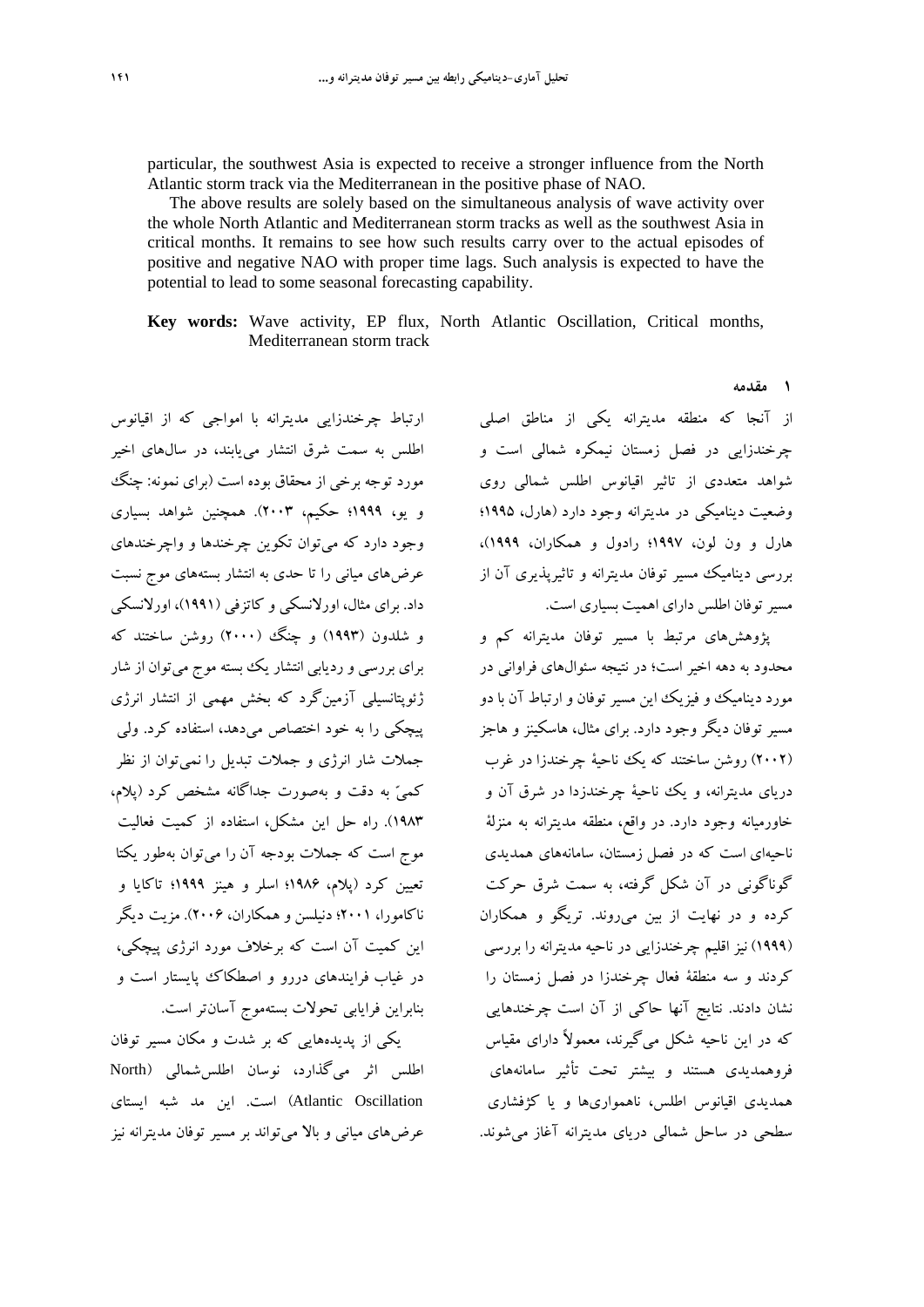است. آنها همچنين نشان دادند كه بردار شار انرژي، نشاندهنده انتقال انرژي از غرب اقيانوس اطلس و شمال اروپا به ناحيه مديترانه است كه در فاز مثبت مقدار آن كمتر است. جهت بردارهاي آزمينگرد نيز نشانگر انتقال انرژي از اين ناحيه به سمت جنوبشرق است، بهطوريكه در فاز مثبت يك ناحيه همگرا روي درياي سرخ و شمال شرق افريقا به روشني ديده ميشود. بزرگي اين ناحيه همگرا در فاز مثبت بيش از فاز منفي است و اين ميتواند علت تشديد جت جنبحارهاي در فاز مثبت باشد. همچنين از الگوي جمله توليد كژفشاري چنين برميآيد كه ارتباط منطقه چرخندزايي مديترانه با مسير توفان اطلس در فاز مثبت NAO ضعيفتر است. همچنين اسعدي و همكاران (1390) با بررسي ديناميك مسير توفان مديترانه از ديدگاه شار فعاليت موج براي زمستان ٢٠٠۴–٢٠٠۵ نشان دادند كه در اين سال، در ماه دسامبر، منطقه غرب مديترانه تقريبا مستقل از مسير توفان اطلس بوده درحاليكه در ماه فوريه و بهويژه ژانويه منطقه غرب مديترانه تحتتاثير مسير توفان اطلس است. بررسي اخير محدود به يك زمستان خاص و بدون درنظرگرفتن ارتباط با NAO بود. همچنين احمديگيوي و همكاران (2013) دو مورد انتشار همدوس بستهموج از منطقه مسير توفان اطلسشمالي به مسير توفان مديترانه را انتخاب كردند، و به تفصيل برهمكُنش اين دو مسير توفان را با استفاده از فرايافتهاي انرژي و فعاليت موج مورد بررسي قرار دادند. دو مورد بررسي شده، در واقع حالتهايي كاملاً متمايز از تاثير مسير توفان اطلس شمالي را بر مسير توفان مديترانه به نمايش ميگذارند كه ارتباط تجمعي آنها با NAO در تحقيق حاضر بهطور كمي بررسي ميشود. در اينجا لازم به ذكر است كه گرايش مثبت شاخص NAO در دهههاي اخير (لو و همكاران2010،)، ممكن است با گرم شدن قارههاي نيمكره شمالي ارتباط داشته باشد (هارل، 1995؛ كوهن و بارلو، 2005). لذا از اين جهت نيز بررسي NAO

اثرگذار باشد. نوسان اطلسشمالي كه به اختصار NAO ناميده ميشود، به تغيير جرم بين مناطق شمالي و جنبحارهاي اطلس اطلاق ميشود كه بين دو فاز مثبت و منفي در حال نوسان است و باعث تغييرات زياد در تندي و جهت باد ميانگين روي اطلس، انتقال گرما و رطوبت بين اطلس و خشكيهاي همسايه، شدت و تعداد توفان و مسير آنها و همچنين آبوهواي منطقه ميشود و به كمك آن ميتوان قدرت توفانها و بادهاي غربي دائمي مرتبط با مسير توفانها را برآورد كرد (آزبورن2006،؛ وليس و گربر، 2008). در نتيجه، از آنجا كه شدت و مكان مسير توفان اطلسشمالي با تغيير فاز NAO تغيير ميكند، لذا ميتوان گفت مسير توفان مديترانه نيز بهطور غيرمستقيم تحتتاثير تغييرات NAO است. نصراصفهاني و همكاران (1387) نشان دادند كه در تراز 300 هكتوپاسكال، تندي باد جت جنبحارهاي در منطقه جنوب غرب آسيا در فاز مثبت حدود 8 متر بر ثانيه بيش از فاز منفي است كه اين موضوع ميتواند به شكلگيري چرخندهاي بيشتروقويتر در اين ناحيه كمك كند. بهعلاوه، تغيير الگوي تابش موج بلند خروجي در فاز منفي نسبت به فاز مثبت بهخوبي نشاندهنده تغيير جهت مسير توفان اطلس است و سبب نفوذ رطوبت بيشتر به سوي مديترانه و جنوب اروپا ميشود. در همين فاز، در بيشتر نواحي خاورميانه، ابرناكي بيشتري نسبت به فاز مثبت مشاهده ميشود. با توجه به وضعيت گردش، اين ابرناكي در نواحي جنوبي بيشتر متاثر از اقيانوس هند و در نواحي شمالي متاثر از اقيانوس اطلس است. همچنين محاسبه ميانگين انرژي جنبشي پيچكي در دو فاز NAO) نصراصفهاني و همكاران، 1389؛ نصراصفهاني و همكاران، 2011) نشان ميدهد كه در ناحيه مديترانه انرژي جنبشي پيچكي در اين دو فاز تفاوت چنداني ندارد، ولي با حركت به سمت شرق، مقدار آن در فاز مثبت زيادتر ميشود. بهعلاوه بزرگي همه جملات محاسبه شده در فاز مثبت در اين ناحيه، بيشتر از فاز منفي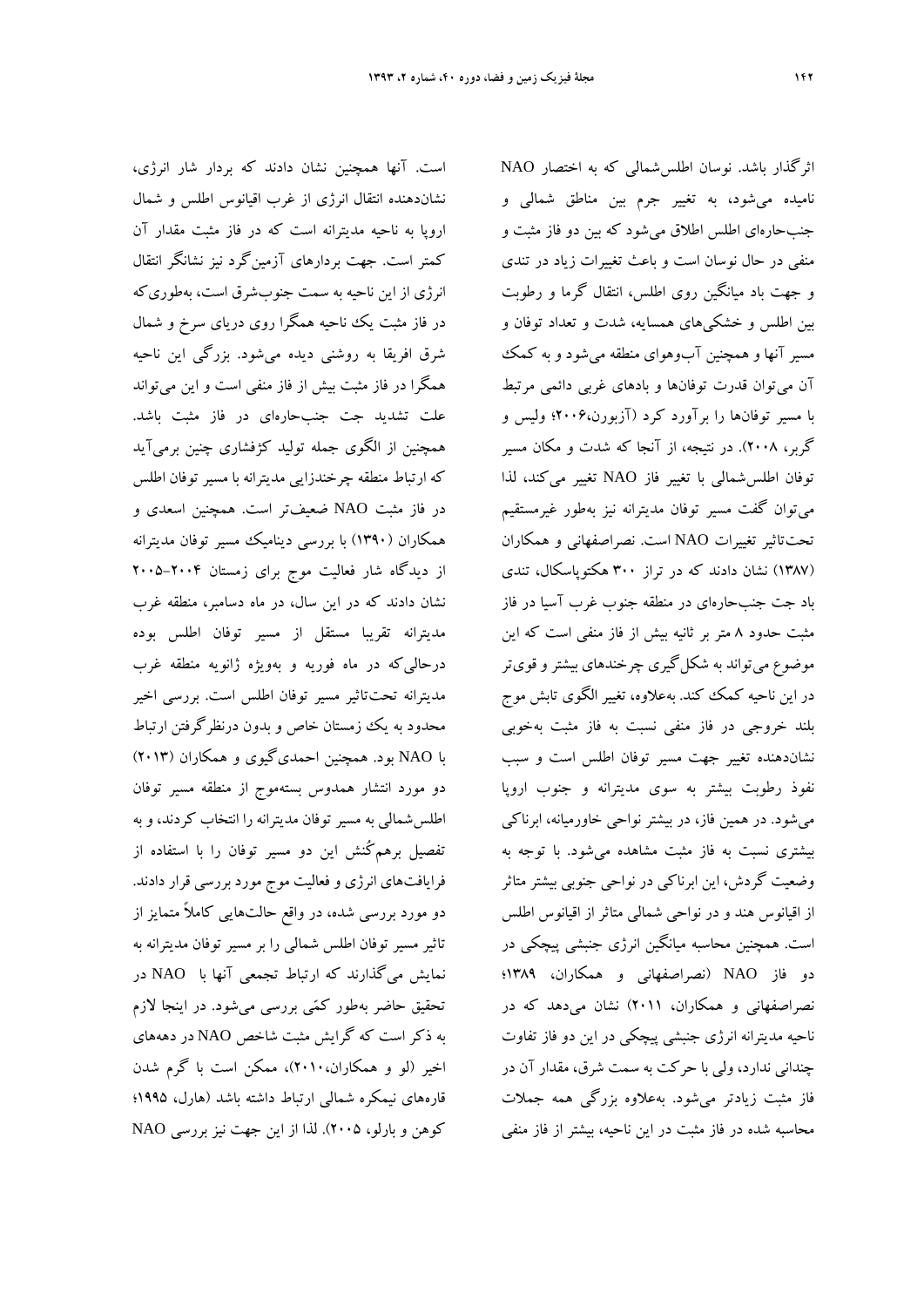و اثرات احتمالي آن بر آبوهواي منطقه اهميت پيدا مي كند.

همانطور كه پيشتر گفته شد، پژوهشهاي مربوط به مسير توفان مديترانه و ارتباط آن با مسير توفان اطلس كم و محدود به چند سال اخير است. ازاينرو، در ادامه تحقيقات صورت گرفته نصر اصفهاني و همكاران (2011)، اسعدي و همكاران (1390) و احمديگيوي و همكاران (2013) مقاله حاضر بررسي تفاوت فعاليت موج و شار آن روي اقيانوس اطلس، منطقه مديترانه و جنوب غرب آسيا در ماههاي بحراني مثبت و منفي NAO ميپردازد. در بخش 2 اين مقاله، به مباني نظري مسئله پرداخته شده است. دادهها و روش كار در بخش 3 توضيح داده شده است و بخش 4 به بحث نتايج حاصل از اين تحقيق اختصاص دارد. درنهايت، در بخش 5 نتيجهگيري مقاله آورده شده است.

**2 مباني نظري** 

چگونگي انتشار فعاليت موج در راستاي افقي و قائم، و همچنين برهمكُنش امواج با جريان ميانگين پايه از جمله سئوالهاي مهمي است كه همواره براي امواج با بسامدهاي متفاوت مطرح است. با توجه به ارتباط بنيادين انتشار موج با نظريه برهمكُنش موج و شارش ميانگين، شار فعاليت موج و واگرايي آن كميتهاي مناسبي براي بررسي اين موضوع هستند. بهعلاوه، اين كميتها مشكلات ناشي از وجود جملههاي تبديل در معادله انرژي را برطرف مي كنند.

شار EP براي پريشيدگي حول حالت پايه داراي تقارن مداري تعريف ميشود (ادمون و همكاران، 1980) و برداري واقع در صفحه نصفالنهاري و قائم است. در تقريب شبهزمينگرد، مولفههاي افقي و قائم آن بهترتيب نشاندهنده شار تكانه و گرما هستند. از واگرايي شار EP نيز درحكم يك ابزار فرايابي استفاده ميشود كه اطلاعاتي

درباره توليد، ميرايي و همچنين برهمكُنش آشفتگيها با جريان ميانگين مي دهد.

در چند دهه اخير، صورتهاي متفاوتي از تعميم شار EP براي حالتهاي پايهاي كه به جاي ميانگين مداري با ميانگين زماني بهدست ميآيند، عرضه شده است (پلام، 1986؛ اسلر و هينز، 1999؛ تاكايا و ناكامورا، 2001). در پژوهش حاضر، به علت وجود نياز به معرفي كمترين پارامتر جديد و مناسب بودن آن براي امواج مقياس همديدي، از فرمولبندي اسلر و هينز (1999) براي فعاليت موج و شار آن استفاده ميشود. رابطه بودجه كميت فعاليت موج بهصورت رابطه (1) است:

 $\frac{\partial A}{\partial t} + \nabla \cdot \mathbf{F} = D$  (1)

كه در آن، *A* فعاليت موج است كه مشتق زماني آن اثرات گذراي موج را مشخص ميكند، **F** و *D* نيز بهترتيب بيانگر شار فعاليت موج و واداشتهاي ناپايستار موج هستند. بردار شار**<sup>F</sup>** و فعاليت موج *A* طوري تعريف ميشوند كه در تقريب WKB) ونتزل، كرامرس، بريلوئن)، يعني وقتي مقياس فضايي پريشيدگي در مقابل تغييرات حالت پايه كوچك است، خاصيت سرعت گروه برقرار باشد (ونسته و شفرد، 1998):

 $\mathbf{F} = c_s A$  (**7**)

 $c_{\rm g}^{\phantom{\dag}}$ در اينجا  $c_{\rm g}^{\phantom{\dag}}$  سرعت گروه است. فرمول $\mu$ دی اسلر و هينز كه تعميمي از كار پلام (1986) و بهصورت رابطه (3) است:

$$
F = \frac{a \cos \phi}{2} \begin{bmatrix} \frac{2U^0 A}{a \cos \phi} + \frac{1}{2} (\psi^e q^e - v^e \xi^e) + v^{e^2} - \frac{\psi^e v_z^e}{a \cos \phi} \\ -u^e v^e + \frac{\psi^e u_z^e}{a \cos \phi} \end{bmatrix}
$$
 (†)  

$$
\frac{f}{\theta_p^0} \left( v^e \theta^e - \frac{\psi^e \theta_z^e}{a \cos \phi} \right)
$$

كه در آن، فعاليت موج به بصورت رابطه (4) است: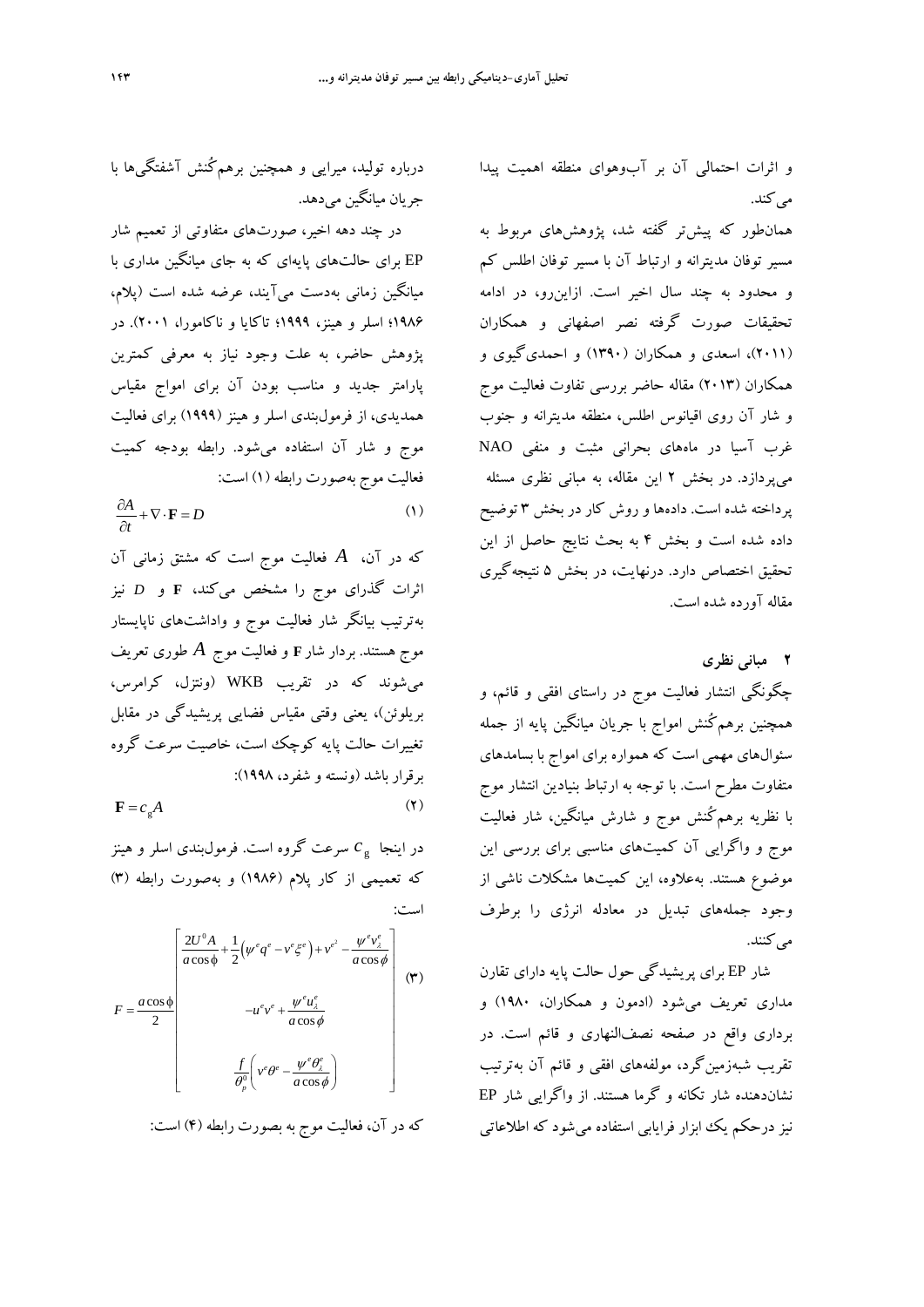دماي پتانسيلي و مولفههاي سرعت در سه راستا است. ميانگين ماهانه شاخص NAO نيز از مركز نوآ (NOAA (بهدست آمده و ماههاي بحراني مثبت و منفي فصل زمستان در دوره 62 ساله محاسبه شده است. براي اين منظور ابتدا ميانگين و انحراف معيار همه ماههاي زمستان محاسبه و سپس ماههايي كه شاخص آن از مقدار ميانگين بهعلاوه انحراف معيار بيشتر بوده است در حكم ماههاي بحراني مثبت و ماههايي كه مقدار شاخص آن از ميانگين منهاي انحراف معيار كمتر بوده است درحكم ماههاي بحراني منفي در نظرگرفته شده است. بهاينترتيب، 31 ماه بحراني مثبت و 37 ماه بحراني منفي بهدست آمد.

با استفاده از فرمولبندي اسلر و هينز (1999)، فعاليت موج و شار آن براي ده تراز فشاري از 1000 تا 100 هكتوپاسكال محاسبه شد. مشتقهاي فضايي موجود در روابط شار، فعاليت موج و پريشيدگي تاوايي پتانسيلي با تفاضلهاي متناهي مرتبه دوم، و جمله آخر سمت راست رابطه پريشيدگي تاوايي پتانسيلي، جمله چينش، در پايينترين و بالاترين تراز با به كار بردن تفاضل متناهي مرتبه اول تقريب زده شده است.

منطقه مورد بررسي از 80 درجه غربي تا 80 درجه شرقي و 10 تا 80 درجه شمالي است. براي بررسي فعاليت موج و شار آن در محدوده فوق، ميانگين همادي كميتهاي مورد بررسي براي ماههاي بحراني دو فاز NAO محاسبه شده و تفاوت نتايج دو فاز در مناطق اطلس شمالي، مديترانه و خاورميانه مورد بررسي قرار گرفته است. همچنين در محدوده طول جغرافيايي بين 15 درجه غربي تا 45 درجه شرقي و عرض جغرافيايي 30 تا 50 درجه شمالي، مكعب مستطيلي در نظرگرفته شده كه از سطح 600 تا 200 هكتوپاسكال گسترش دارد و اين محاسبات براي اين مكعب مستطيل، كه با عنوان مكعبمستطيل مديترانه از آن

$$
A = a \frac{\cos \phi \left( q^{e^2} - \frac{\zeta^e q^e_{\lambda}}{a \cos \phi} \right)}{4Q_{\phi}^0}
$$
 (F)

بالانويس e نشاندهنده پريشيدگي از حالت پايه است كه دارای سرعت مداری °U و تاواییپتانسیلی شبهزمینگرد است. اين كميت معمولا بهصورت مقادير ميانگين  $Q^0$ زماني در نظر گرفته ميشوند. كميت  $\psi^\circ$  پريشيدگي تابع  $\frac{\varphi}{2\varOmega\sin\phi}$ جريان زمينگرد است و پریشیدگی تاوایی  $\psi = \frac{\varPhi}{2\varOmega\text{sin}\phi}$ پتانسيلي شبهزمينگرد نيزبهصورت رابطه (5) است:

$$
q^{e} = \frac{1}{a^{2} \cos^{2} \phi} \frac{\partial^{2} \psi^{e}}{\partial \lambda^{2}}
$$
  
+ 
$$
\frac{1}{a^{2} \cos \phi} \frac{1}{\partial \phi} \left( \cos \phi \frac{\partial \psi^{e}}{\partial \phi} \right) + f \frac{\partial}{\partial p} \left( \frac{\theta^{e}}{\Theta_{p}^{0}} \right)
$$
(2)

کميت <sup>6</sup>ئح با انتگرالگيري از رابطه (۵) و با شرط ميانگين مداري صفربراي آن بهدست ميآيد.

$$
\xi_{\lambda}^{e} = a \cos \phi \left( q^{e} - \overline{q^{e}} \right) \tag{9}
$$

خط افقي در بالاي كميت در رابطه (6)، نشاندهنده ميانگين مداري است. در هر فصل زمستان در دوره بلندمدت، حالت پايه برمبناي روابط شبهزمينگرد از روي ميانگين فصلي و زناري ميدان ژئوپتانسيل ساخته و ميدانهاي پريشيدگي نيز از روي انحراف نسبت به ميانگين همان فصل تعيين ميشود.

# **3 دادهها و روش كار**

در اين پژوهش، از دادههاي بازتحليل مراكز ملي پيشبيني محيطي/ مركز ملي پژوهش جوي (NCAR/NCEP( (كالني و همكاران، 1996) مربوط به دوره 1950 تا 2011 استفاده شده است. تفكيك افقي اين دادهها 2/52/5 درجه در دو راستاي طول و عرض جغرافيايي و شامل 17 تراز در راستاي قائم است كه در ساعتهاي ،0000 ،0600 1200 و 1800 گرينويچ موجود هستند. دادههاي مورد استفاده شامل ارتفاع ژئوپتانسيلي، دما،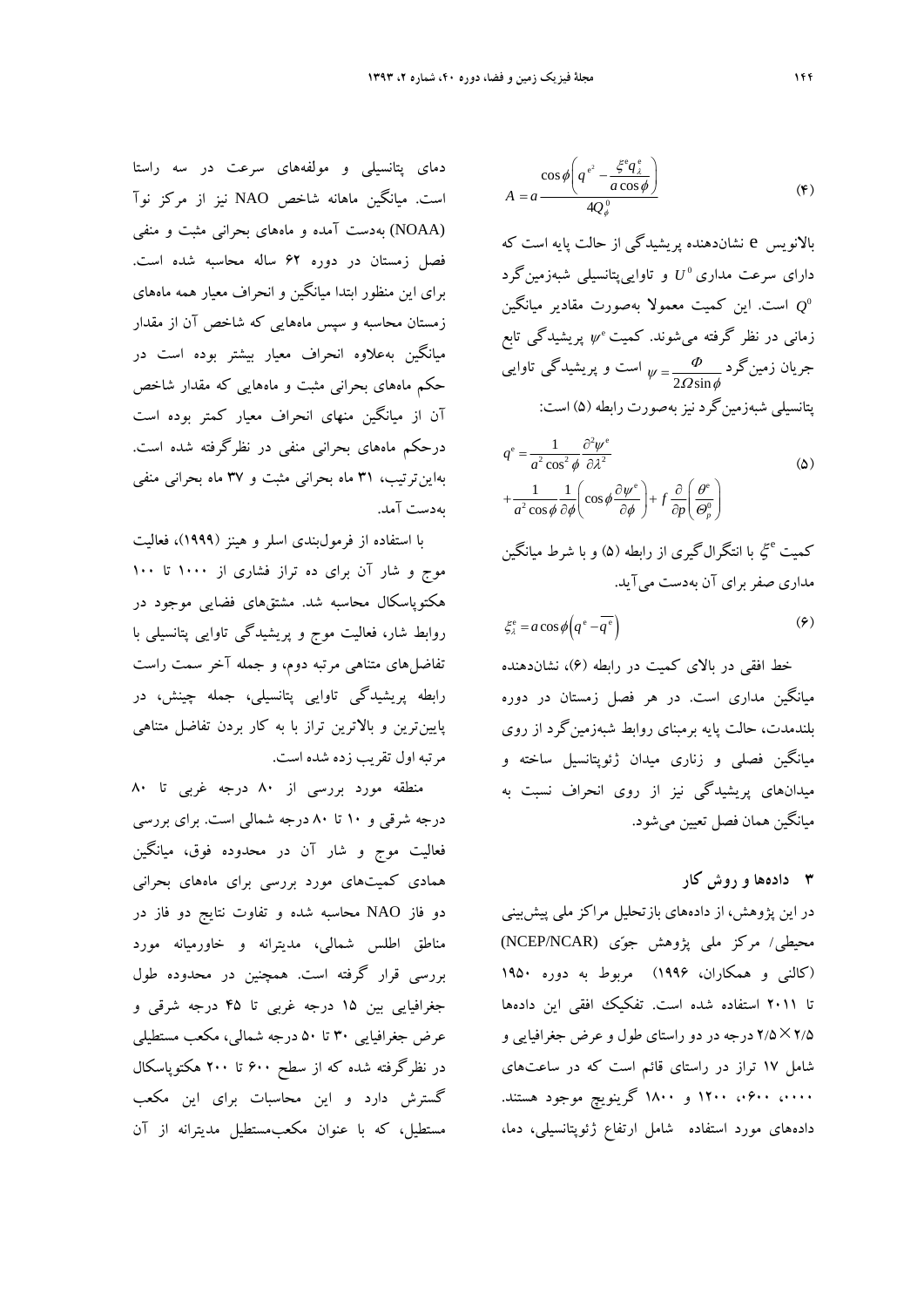نامبرده ميشود، صورت گرفته است. بهعلاوه اين حوزه به سه زيرحوزه غربي، مركزي و شرقي تقسيم شده و محاسبات فوق براي آنها نيز تكرار شده است.

# **4 تحليل نتايج**

در اين بخش، نتايج حاصل از ميانگين همادي فعاليت موج، شار آن و همچنين واگرايي و همگرايي شار فعاليت موج و تفاوت آنها در ماههاي بحراني مثبت و منفي NAO در منطقه اطلس شمالي، مديترانه و جنوب غرب آسيا بررسي ميشود.

**-4 1 ميانگين همادي فعاليت موج** شكل 1 ميانگين همادي فعاليت موج را در دو فاز مثبت و منفي NAO از ۸۰ درجه غربي تا ۸۰ درجه شرقي و ۱۰ تا 80 درجه شمالي نشان ميدهد. در فاز مثبت (شكل -1 الف)، بيشينه فعاليت موج در شرق كانادا و شمالغرب اطلس واقع است؛ درحاليكه بيشينه فعاليت موج در فاز منفي در منطقه وسيعي در شمال اطلس واقع و مقدار آن از فاز مثبت بيشتر است. علت اين امر ميتواند تشكيل پشتهها و ناوههاي قوي در منطقه تشكيل NAO و بخش

**Eddy Activity Eddy Activity** 

در تراز 500 هكتوپاسكال براي (الف) فاز مثبت و (ب) فاز منفي NAO. ms <sup>1</sup> **شكل .1** ميانگين همادي فعاليت موج برحسب

پادجريانسوي آن هنگام شروع فاز مثبت نوسان اطلسشمالي باشد. اين پشتهها و ناوهها با پيچكهاي در مقياس همديدي مربوط هستند كه با امواج سيارهاي برهمكُنش دارند و با جريان ميانگين جذب و تضعيف شده و باعث تقويت جريان مداري غالب روي شمال اطلس ميشوند (لو و همكاران، 2010). بنابراين ميتوان اينگونه نتيجهگيري كرد كه در فاز مثبت NAO، چون جريان ميانگين روي اطلس شمالي به سبب تقويت پرفشار جنبحارهاي و كمفشار ايسلند قويتر است، فعاليت موج نسبت به فاز منفي NAO كمتر است. همچنين بررسي تاثير پهناي جت بر رشد پادجريانسوي امواج كژفشاري در اقيانوس آرام حاكي از آن است كه در ميانه زمستان، بهويژه در سالهايي كه جت باريكتر و قويتر است متناظر با آن به علت عبور سريع پريشيدگيها از مناطق عمده كژفشاري، فعاليت پيچكي نيز ضعيفتر ميشود (چنگ و همكاران، 2002). برايناساس ميتوان گفت علت ديگر كمتر بودن فعاليت پيچكي روي اطلس در فاز مثبت NAO، تقويت جت جنبحارهاي و كشيده شدن آن به عرضهاي بالاتر در فاز مثبت NAO) نصراصفهاني و همكاران، 1388) است كه

باعث عبور سريع پريشيدگيها از منطقه اطلس ميشود.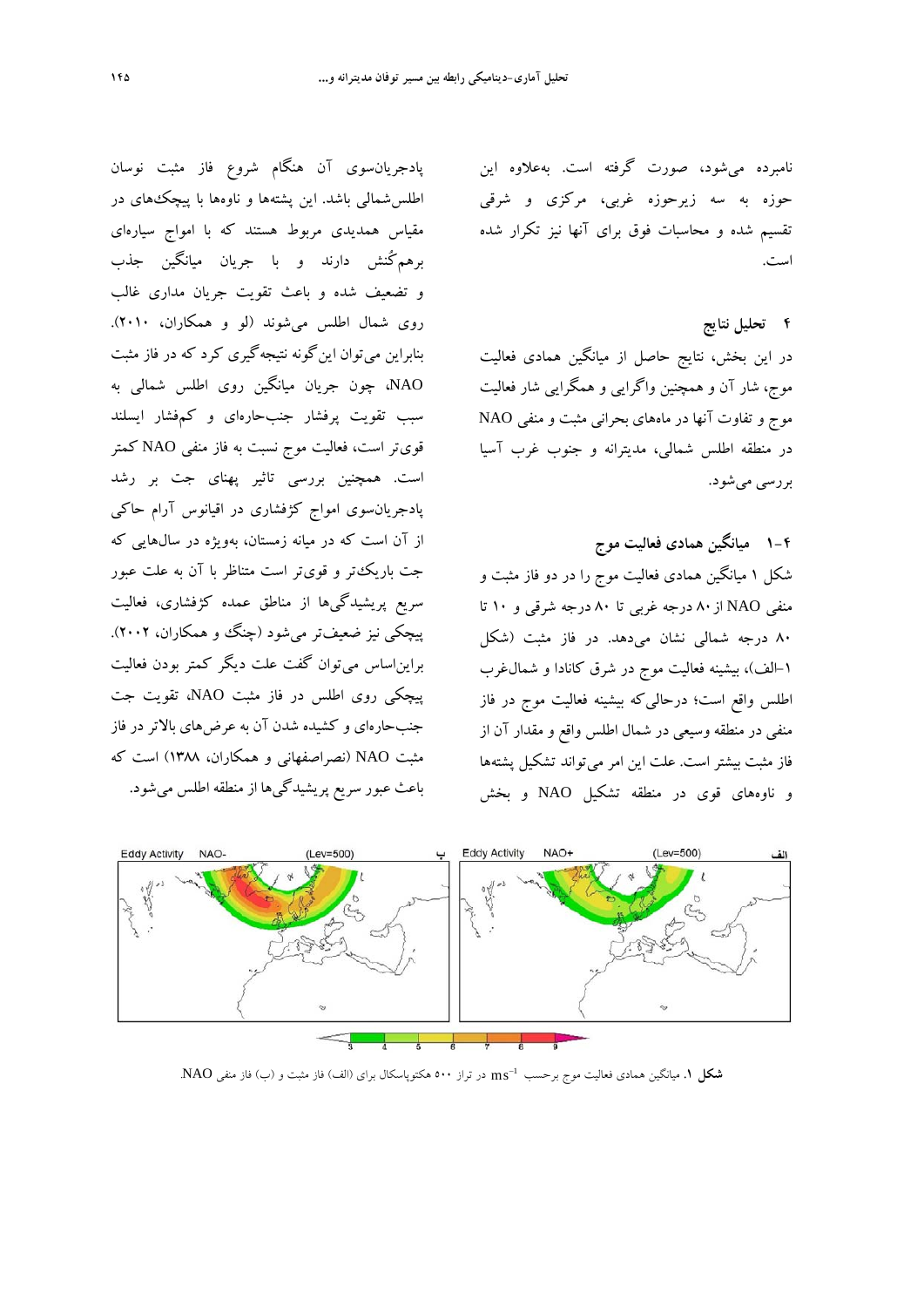

در تراز 500 هكتوپاسكال براي s m 2 2 و بردار شار فعاليت پيچكي برحسب ms 10 2 5 **شكل .2** ميانگين همادي واگرايي شار افقي فعاليت پيچكي برحسب (الف) فاز مثبت <sup>و</sup> (ب) فاز منفي NAO.

**-4 2 ميانگين همادي واگرايي شار افقي فعاليت موج و بردار شار افقي آن** از آنجا كه واگرايي شار فعاليت موج نشاندهنده چشمه موج (مكاني كه از آنجا بسته موج منتشر شده است) و همگرايي آن بيانگر چاهه موج (محل ميرايي موج) است، محاسبه اين كميت در تشخيص چشمه و چاهه فعاليت موج موثر است. از اينرو ميانگين همادي واگرايي شار افقي و بردار شار افقي فعاليت پيچكي در شكل 2 داده شده است. همانطور كه در شكل مشخص است، در دو فاز مثبت و منفي يك مركز واگرايي قوي در شرق كانادا وجود دارد كه در فاز مثبت در عرضهاي بالاتر قرار گرفته و بيانگر چشمه بسته موج در اين منطقه است. بردار شار در هر دو فاز از مركز اين منطقه به سمت عرضهاي بالا و پايين است كه در فاز منفي، انتشار قطبسوي بسته موج بيشتر از فاز مثبت است. همچنين در هر دو فاز، منطقه واگرايي ديگري در شمال شرق اطلس شمالي به چشم ميخورد كه در فاز مثبت قويتر از فاز منفي است.

مراكز واگرايي و همگرايي در عرضهاي بالا و شار بسته موج بيانگر آن است كه در فاز مثبت، منطقه وسيع چشمه موج در عرضهاي بالا و در شمال شرق اطلس و شمال اروپا واقع است (شكل -2الف). علت اين امر

وجود جريان جتي روي اقيانوس اطلس و در محدوده 40 تا 50 درجه شمالي است كه بر ناحيه مسير توفان اقيانوس اطلسشمالي منطبق است و در فاز مثبت NAO باعث ميشود كه مسير توفان اطلس به سمت شمال شرق منحرف شود (نصراصفهاني و همكاران، 1387). با توجه به بردار شار، اين فعاليت موج به سمت عرضهاي پايينتر و مناطق مديترانه و خاورميانه منتقل ميشود. اما همانطور كه در شكل -2ب نيز مشخص است، در فاز منفي انتشار فعاليت موج به سمت عرضهاي پايين خيلي كمتر و در عوض انتشار بيشتر به سمت شرق است. علت اين امر ميتواند وجود جريان جتي در راستاي مداري روي اقيانوس اطلس در فاز منفي باشد.

توزيع شار فعاليت پيچكي و واگرايي آن در تراز 300 هكتوپاسكال (شكل 3) نير مويد مطالب گفته شده است. يعني در فاز مثبت NAO، منطقه مديترانه و جنوب غرب آسيا بيشتر تحتتاثير انتشار فعاليت موج از شمال شرق اطلس است؛ در حاليكه در فاز منفي NAO، چشمه موج براي اين مناطق غرب اطلس است.

نكته قابل ذكر ديگر با توجه به شكلهاي 2 و 3 اين است كه مراكز همگرايي و واگرايي در فاز مثبت داراي كجشدگي شمال شرقي- جنوب غربي است كه اين نشاندهنده تابش استواسوي فعاليت موج است كه با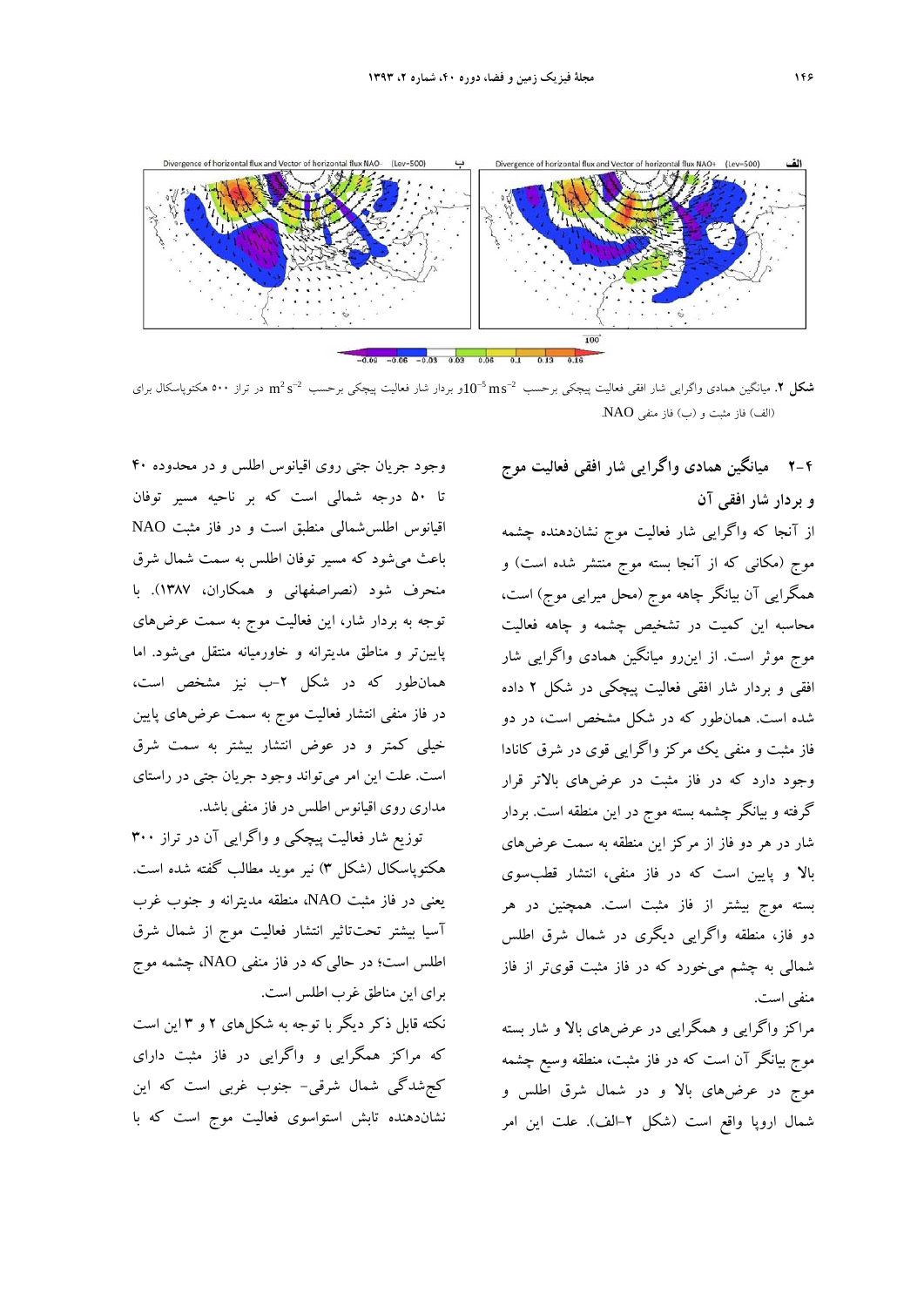گفت منطقه مديترانه و جنوب غرب آسيا در اين فاز، محل انتقال فعاليت موج از شمال اروپا و شمال شرق اطلس است. در فاز منفي، فعاليت موجي شكلگرفته روي گرينلند، شمال اروپا را تحتتاثير قرار داده است و به ميزان كمتري به عرضهاي پايين منتقل ميشود. اين در حالي است كه مركز واگرايي روي غرب اطلس بيشتر به سمت شرق حركت ميكند و منطقه مديترانه را تحتتاثير قرار مي دهد.

همانطور كه در مقادير شار مربوط به حوزه اصلي ديده ميشود (جدول 1)، مقدار شار ورودي از مرز شمالي حوزه، يعني از عرضهاي بالا به سمت عرضهاي پايين و منطقه مديترانه، و همچنين مقدار شاري كه از مرز جنوبي اين حوزه خارج ميشود، در فاز مثبت بيشتر است. اما در فاز منفي NAO شار ورودي از مرز غربي حوزه بيشتر است. بهطور خلاصه ميتوان گفت تاثيرپذيري چرخندزايي در منطقه مديترانه از شمال اروپا و عرضهاي بالا در فاز مثبت بيشتر از فاز منفي است، ولي تاثيرپذيري منطقه مديترانه از غرب اطلس در فاز منفي بيشتر از فاز مثبت است. بهعبارت ديگر در فاز مثبت NAO، منطقه مديترانه و جنوبغرب آسيا تحتتاثير چرخندهايي است كه در شمال شرق اطلس تقويت مييابند و به سوي عرضهاي پايين و شمال اروپا كشيده ميشوند و آن مناطق را تحتتاثير قرار ميدهند. سپس اين چرخندها به عرضهاي پايينتر و منطقه مديترانه و جنوب غرب آسيا منتقل ميشوند. اما در فاز منفي، چرخندزايي منطقه مديترانه ارتباط بيشتري با چر خندزايي در غرب اطلس دارد.

در بررسي تفصيلي مكعبمستطيل مديترانه و تقسيم آن به سه زيرحوزه غربي، مركزي و شرقي و در نظر گرفتن شار ورودي و خروجي از مرزهاي آنها (جدول 2) ميتوان گفت كه مقدار شار ورودي از مرز غربي زير حوزههاي غربي و مركزي در فاز منفي و زيرحوزه شرقي در فاز مثبت بيشتر است. مقدار شار خروجي از مرز شرقي

شكست واچرخندي موج رابطه دارد؛ ولي در فاز منفي، كجشدگي شمالغربي- جنوب شرقي است كه بيانگر تابش قطبسوي فعاليت پيچكي بوده و با شكست چرخندي موج مربوط است (اسلر و هينز، 1999). براي مشخص شدن مقدار شار ورودي و خروجي به منطقه مديترانه در دو فاز NAO، ميانگين قائم واگرايي شار و بردار شار بين ترازهاي 400 تا 200 هكتوپاسكال در شكل 4 نشان داده شده است. همچنين مكعبمستطيلي از سطح 600 تا 200 هكتوپاسكال در محدوده 15 درجه غربي تا 45 درجه شرقي و عرض جغرافيايي 30 تا 50 درجه شمالي در نظر گرفته شده و شار ورودي و خروجي فعاليت موج براي حوزهي اصلي و زير حوزهها نيز محاسبه (شكل5) و نتايج در جدولهاي 1 و 2 آورده شده است. ازآنجاكه جهت بردار يكه عمود بر مرزها و به سمت بيرون در نظرگرفته شده است، علامت مثبت (منفي) مقادير شار فعاليت موج بيانگر خروج (ورود) شار از آن مرز است. بنابر شكل -4الف، چشمه موج در فاز مثبت NAO در عرض 55 درجه شمالي قرار دارد. ميتوان گفت مركز واگرايي وسيع از غرب تا شمال شرق اطلس گسترده شده است و سپس در عرض 60 درجه شمالي به سمت شرق و عرضهاي پايينتر منتقل ميشود. درحاليكه در فاز منفي NAO، دو مركز واگرايي، يكي در عرض 45 درجه شمالي در غرب اطلس و جنوب جزاير نيوفاندلند و ديگري در عرض 70 درجه شمالي روي گرينلند قرار دارد (شكل ۴–ب). چشمه موج تشكيل شده در غرب اطلس در فاز منفي به سمت عرضهاي بالا و همچنين شرق منتقل ميشود؛ ولي جهت شار و مراكز پيوسته همگرايي و واگرايي موجود در عرض 70 درجه شمالي نشان ميدهد كه اين چشمه موج در عرضهاي بالا به سمت شرق حركت ميكند و روي عرضهاي پايينتر اثر ندارد. در فاز مثبت NAO، شمال اروپا متاثر از بسته موج تشكيل شده در غرب اطلس است و با توجه به بردار شار ميتوان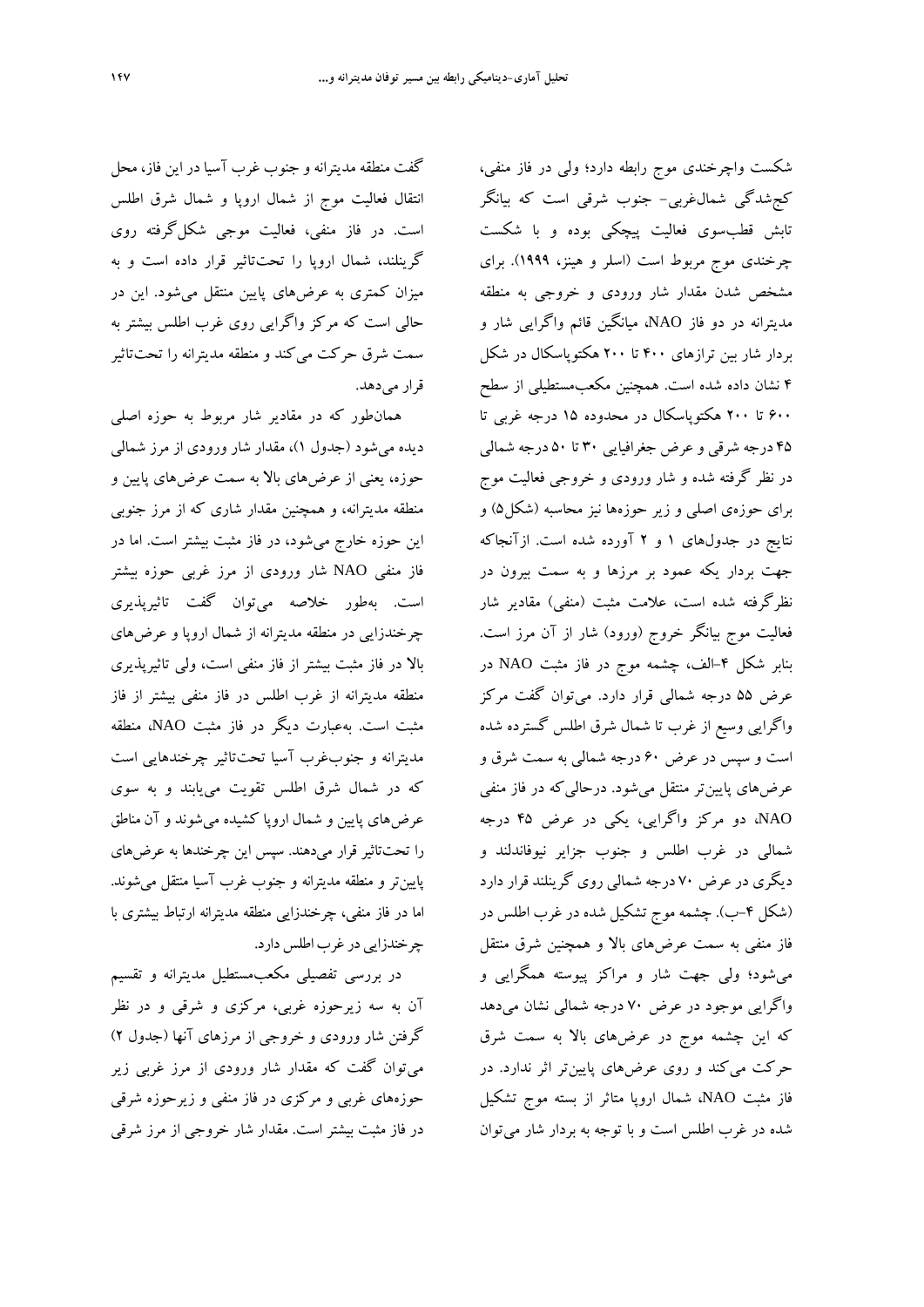شرقي ميانگينگيري شده است. نكته قابل توجه، تفاوت واگرايي شار در صفحه نصفالنهاري- قائم با واگرايي شار افقي داده شده در شكلهاي 2 تا 4 است. خطوط پيوسته نشانگر مقادير مثبت (واگرايي شار) و خطچينها نشانگر مقادير منفي (همگرايي شار) است. در فاز مثبت NAO،) شكل -6الف)، بردار شار كه از وردسپهر زيرين شكل ميگيرد، در عرضهاي بالاتر از 60 درجه تا ميانه وردسپهر (تراز 500 هكتوپاسكال) بالاسو و نشاندهنده شار قطبسوي گرما است؛ درحاليكه در عرضهاي كمتر از 60 درجه و در تراز 700 هكتوپاسكال، اين بردار بهطور كامل قائم نيست و داراي مولفه افقي نيز هست كه اين نشانگر شار نصفالنهاري تكانه است. مركز همگرايي ضعيف واقع در تراز 700 هكتوپاسكال و عرضهاي پايين نيز نشاندهنده انتشار ضعيف بستهموج به سمت استوا در آن تراز است. با توجه به استواسو بودن بردار شار، ميتوان شكست واچرخندي موج و انتقال شمالسوي تكانه را استنباط كرد. در وردسپهرزبرين (تراز 300 هكتوپاسكال)، مولفه افقي و استواسوي شار غالب است و شاخه قطبسوي شار كه تقريباً در تراز 400 هكتوپاسكال شكل گرفته بسيار ضعيفتراز شاخه استواسوي آن است.

در فاز منفی NAO (شكل ۶–ب) مولفه قائم بردار شار در وردسپهر زيرين قويتر و در عرض 55 درجه تا تراز 400 هكتوپاسكال بهصورت قائم است؛ ولي در عرضهاي بالاتر و پايينتر از 55 درجه و در تراز 600 هكتوپاسكال، بردار شار داراي مولفه استواسو و قطبسو است كه بيانگر شار تكانه به سوي شمال و جنوب است. در تراز 300 هكتوپاسكال، بردار شار داراي دو شاخه قطبسو و استواسو است كه شاخه قطبسوي آن از فاز مثبت قويتر و نشاندهنده شكست چرخندي قويتر در فاز منفي NAO است. از سوي ديگر، شاخه استواسوي آن نسبت به فاز مثبت ضعيفتر است كه نشانميدهد شكست واچرخندي در فاز مثبت قويتراز فاز منفي است. در فاز مثبت NAO در زير حوزههاي مركزي و شرقي و در فاز منفي آن در زيرحوزه غربي بيشتر است. شار ورودي از مرز شمالي در هر سه زيرحوزه در فاز مثبت بيشتر از فاز منفي است؛ ولي شار خروجي از مرز جنوبي در زيرحوزه غربي در فاز منفي بيشتراست.

بهطوركلي با توجه به مقادير مثبت و منفي شار فعاليت موج در سه زيرحوزه ميتوان گفت كه در هر دو فاز، غرب مديترانه بهصورت چاهه فعاليت موج رفتار ميكند؛ درحاليكه مقدار شار ورودي به غرب مديترانه در فاز منفي بيشتر است، مقدار شار خروجي و ورودي از مركز و شرق مديترانه، يك مرتبه بزرگي در فاز مثبت بيشتر از فاز منفي است. در واقع مركز مديترانه براي مناطق جريانسوي آن، در فاز مثبت چشمه موج قويتري است. همچنين بنابر شكلهاي ٣-الف و ۴-الف، در فاز مثبت NAO شرق مديترانه و جنوب غرب آسيا فعاليت پيچكي بيشتري را دريافت مي كند.

# **-4 3 ميانگين مولفههاي نصفالنهاري و قائم شار فعاليت پيچكي**

راه ديگر براي كسب اطلاع از وضعيت فعاليت موج و انتشار آن، رسم سطح مقطع در صفحه نصفالنهاري- قائم به روال مرسوم براي شار EP) ادمون و همكاران، 1980) است. مولفههاي نصفالنهاري و قائم شار و واگرايي آن در صفحه نصفالنهاري- قائم، كميتي موثر در فرايابي انتشار پيچك و برهمكُنش آن با جريان ميانگين است. به كمك بردار شار ميتوان انتشار امواج را بررسي كرد و از واگرايي آن اطلاعات مفيدي در باره توليد و از بين رفتن آشفتگيها و برهمكُنش با جريان ميانگين بهدست آورد. شكل 6 نشاندهنده چنين سطح مقطعي براي ميانگين همادي تصوير بردار شار فعاليت موج و واگرايي آن روي صفحه نصفالنهاري-قائم در فازهاي بحراني مثبت و منفي NAO است كه بين 80 درجه غربي تا 80 درجه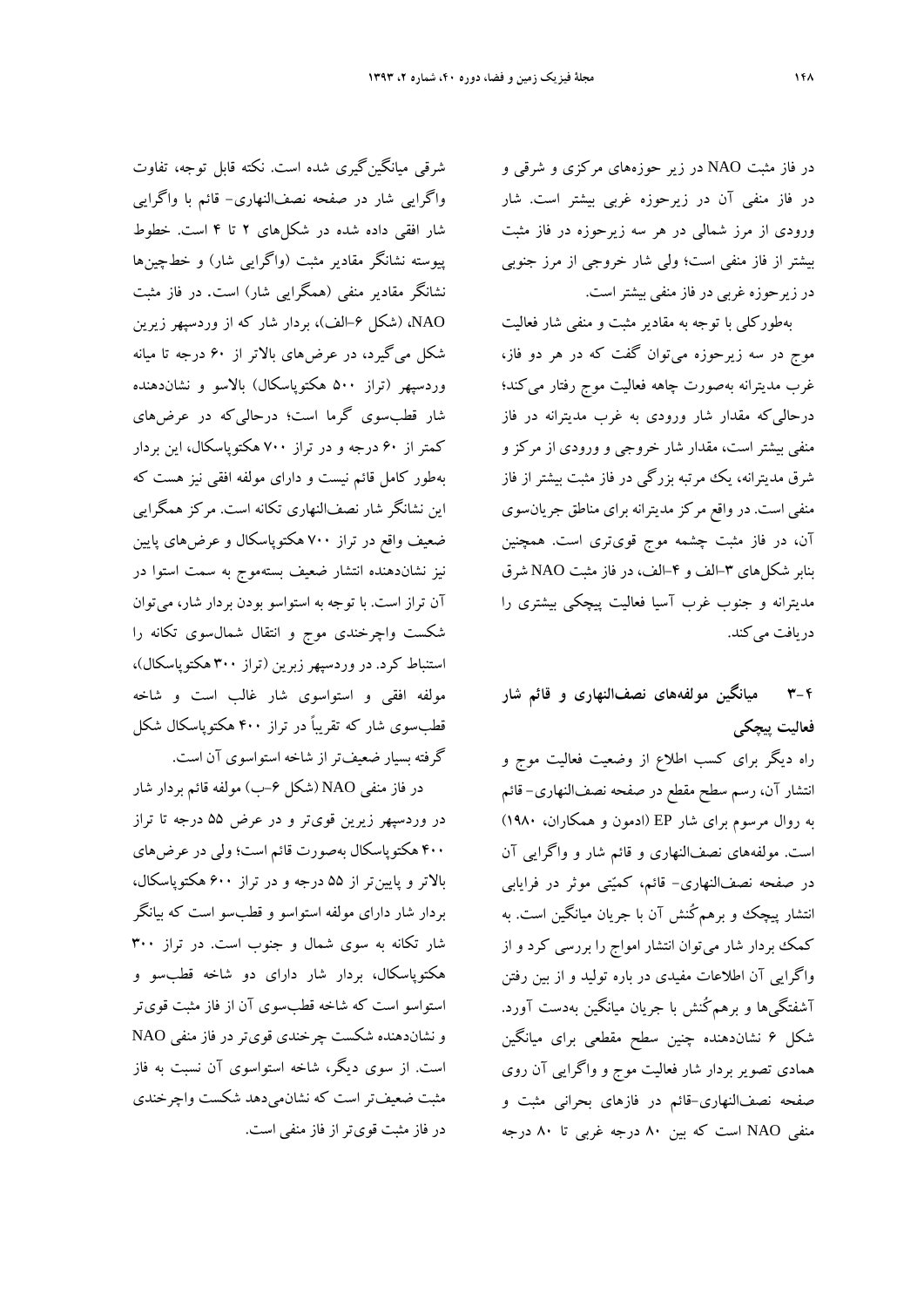از مرزهاي مستطيل مديترانه براي فازهاي مثبت و منفي NAO**.**  مكعب s m 2 3 **جدول .1** جمع شار افقي برونسوي فعاليت موج

| مکعبەستطیلېزرگ | مرز غربي | مرز شرقبی | مرز شمال <sub>ی</sub>                             | مرز جنوبي | مجموع |
|----------------|----------|-----------|---------------------------------------------------|-----------|-------|
| $NAO+$         |          |           | $-1.61E+08$ 1.27E+08 -7.00E+07 5.50E+07 -4.87E+07 |           |       |
| NAO-           |          |           | $-1.94E+08$ 1.30E+08 -2.28E+07 4.71E+07 -3.99E+07 |           |       |



**شكل .3** مشابه شكل 2 ولي براي تراز 300 هكتوپاسكال.

جلول ۲. جمع شار افقي برون $\rm\,e_2$  فعاليت موج $\rm\,n^3s^{-2}$  از زيرحوزههاي غربي، مركزي و شرقي مكعب $\rm\,e_2$ مستطيل مديترانه براي فازهاي مثبت و منفي NAO.

| مكعب مستطيل غربي  | مرز غربی    | مرز شرقبى    | مرز شمالبی    | مرز جنوبي    | مجموع        |
|-------------------|-------------|--------------|---------------|--------------|--------------|
| $NAO+$            | $-1.61E+08$ | $1.46E + 08$ | $-7.21E+07$   | $1.40E + 07$ | $-3.65E+07$  |
| NAO-              | $-1.94E+08$ | $1.53E+08$   | $-2.34E+07$   | $1.42E+07$   | $-3.81E+07$  |
| مكعب مستطيل مركزي | مرز غربی    | مرز شرقبى    | مرز شمالبی    | مرز جنوبي    | مجموع        |
| $NAO+$            | $-1.46E+08$ | $1.57E + 08$ | $-1.82E+07$   | $2.47E+07$   | $1.73E+07$   |
| NAO-              | $-1.57E+08$ | $1.53E+08$   | $-7.96E + 06$ | $1.85E+07$   | $6.17E + 06$ |
| مكعبەستطيل شرقى   | مرز غربی    | مرز شرقبي    | مرز شمالبی    | مرز جنوبي    | مجموع        |
| $NAO+$            | $-1.57E+08$ | $1.27E + 08$ | $-2.04E+07$   | $2.09E + 07$ | $-2.10E+07$  |
| NAO-              | $-1.53E+08$ | $1.30E + 08$ | $-1.43E+06$   | $1.82E+07$   | $-6.32E+06$  |

شكلهای ۶–الف و ب مشخص است كه شاخه استواسوی بردار شار در فاز مثبت نسبت به فاز منفي بيشتر است و در عرضهاي بالاتر روي ميدهد و اين بيانكننده آن است كه جت جنبحارهاي در فاز مثبت NAO علاوه بر تقويت شدن به عرضهاي بالاترنيز كشيده ميشود.

براساس نتايج تورنكرافت و همكاران (1993)، انتشار استواسوي شار فعاليت موج، نشاندهنده انتشار استواسوي موج و شكست واچرخندي آن است. در اين حالت، امواج با از دست دادن تكانه خود به شارش ميانگين، باعث تقويت جت جنبحارهاي ميشوند. همچنين با توجه به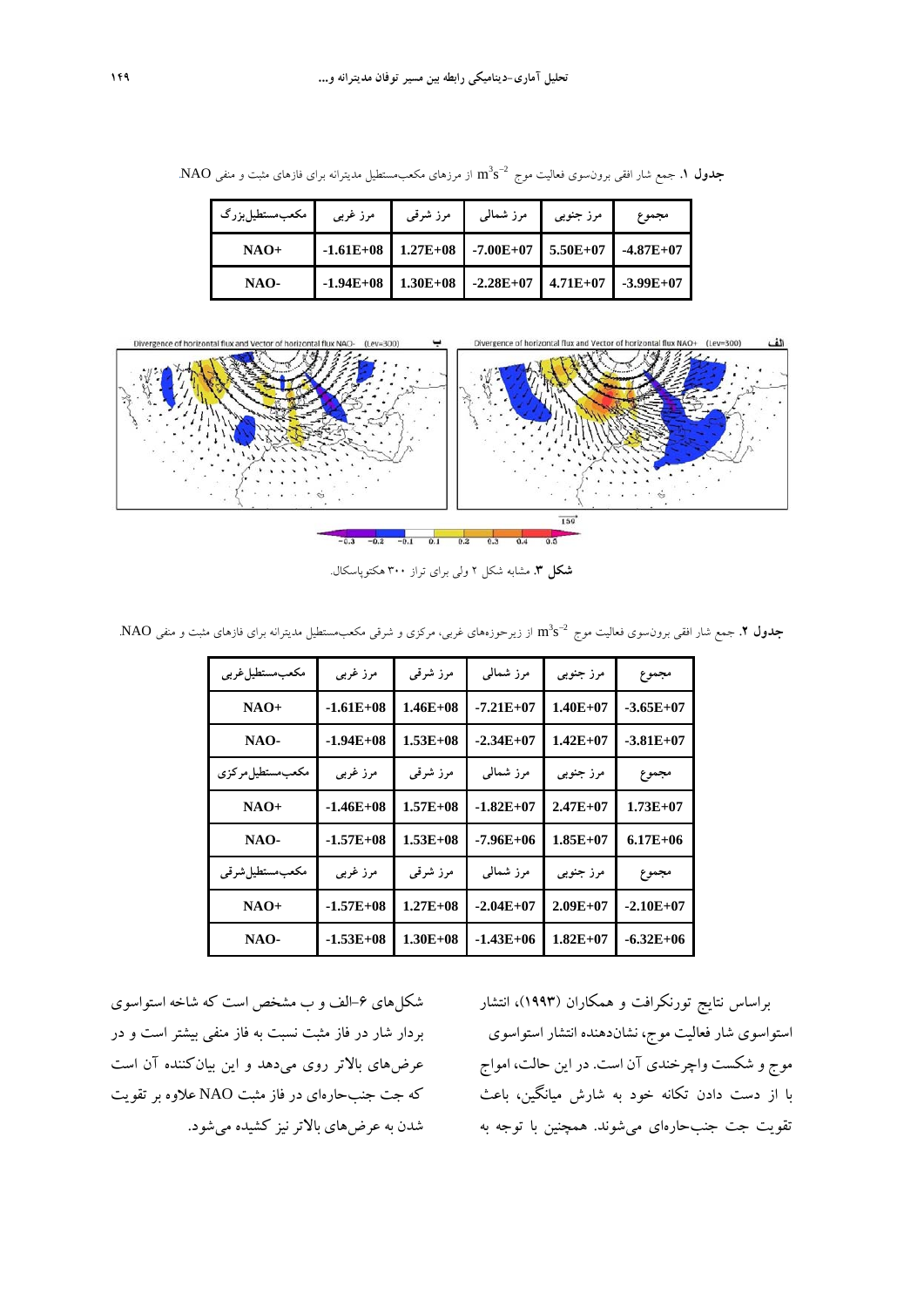

بين ترازهاي 200 تا 400 s m 2 2 و بردار شار افقي فعاليت پيچكي برحسب ms 10 2 5 **شكل .4** ميانگين قائم واگرايي شار افقي فعاليت پيچكي برحسب كتوپاسكال براي (الف) فاز مثبت و (ب) فاز منفي NAO.



**شكل .5** حوزه انتخابي مديترانه و زيرحوزههاي آن براي محاسبه فعاليت پيچكي و شار آن.



**شكل .6** ميانگين تصوير بردار شار فعاليت موج و واگرايي آن روي صفحه نصفالنهاري- قائم با ميانگينگيري بين طول جغرافيايي 80 درجه غربي تا 80 درجه شرقي براي (الف) فاز مثبت (ب) فاز منفي NAO خطوط پيوسته، مقادير مثبت و خطچينها مقادير منفي را نشان ميدهد.

**5 نتيجهگيري**  در اين مقاله با استفاده از دادههاي NCAR/NCEP و رابطه بودجه فعاليت پيچكي برمبناي فرمولبندي اسلر و

هينز (1999)، تفاوت ميانگين همادي فعاليت پيچكي و شار آن و همچنين واگرايي و همگرايي شار افقي فعاليت پيچكي در فازهاي مثبت و منفي NAO براي ماههاي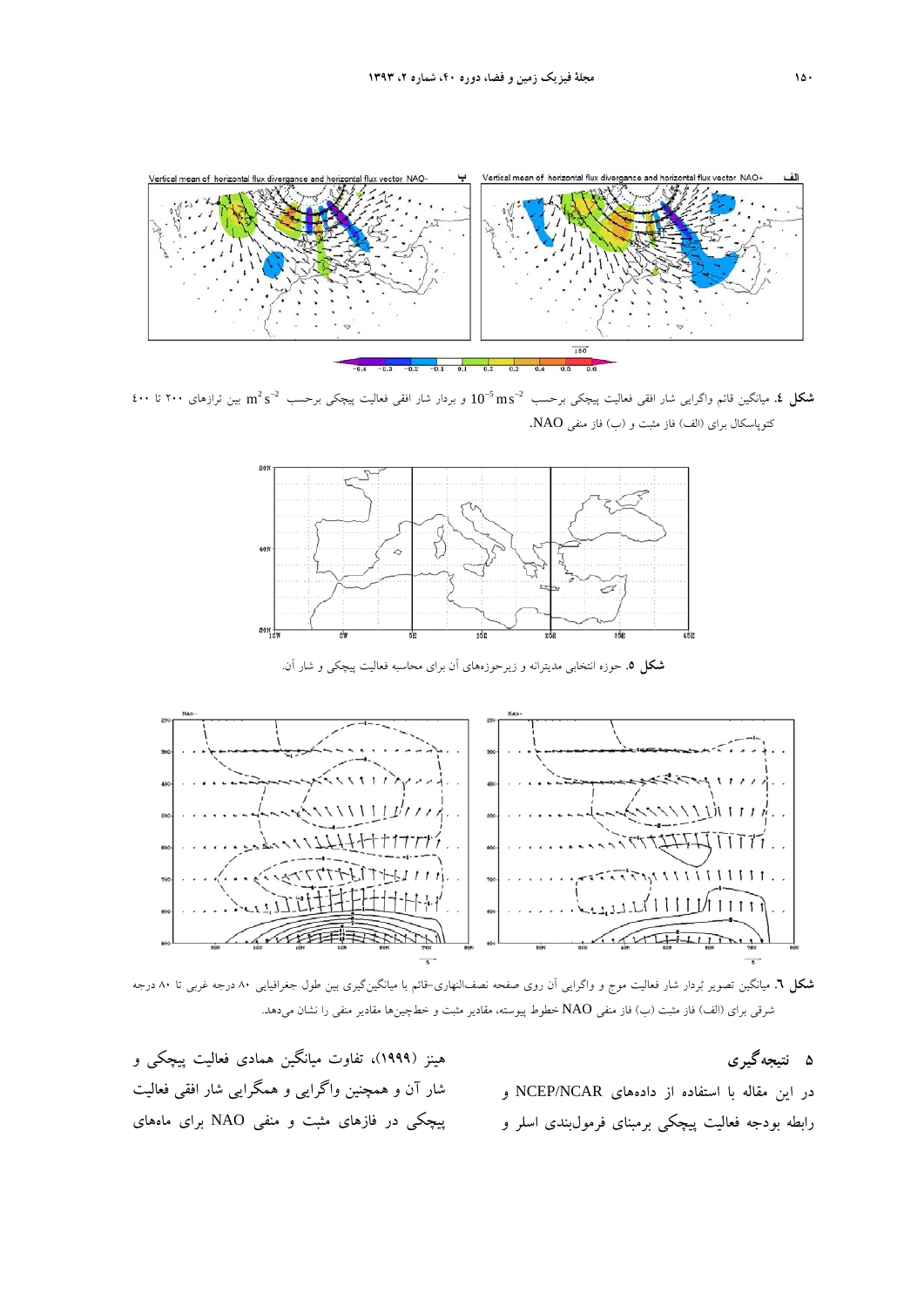دسامبر، ژانويه و فوريه در دوره زماني ۱۹۵۰ تا ۲۰۱۱، در محدوده 10 درجه شمالي تا 80 درجه شمالي و 80 درجه غربي تا 80 درجه شرقي عرضه و بررسي شد. 68 ماه از 186 ماه اين دوره جزء ماههاي بحراني (31 ماه مثبت و 37 ماه منفي) قرار ميگيرند. نتايج حاصل از اين پژوهش را ميتوان بهصورت زيربرشمرد:

.1 در فاز مثبت NAO، فعاليت پيچكي روي اطلسشمالي كمتر از فاز منفي است و مركز بيشينه فعاليت موج در فاز مثبت در شمال غرب و در فاز منفي در شمال اقيانوس اطلس قرار دارد.

.2 در فاز مثبت NAO، يك منطقه واگرايي شار فعاليت موج (چشمه موج) در شمال شرق اطلس واقع است. ميدان بردار شار افقي نشان ميدهد كه اين فعاليت موج به سمت عرضهاي پايينتر و شمال اروپا منتقل شده و سپس منطقه مديترانه را تحتتاثير قرار ميدهد. ولي در فاز منفي، يك مركز واگرايي در غرب اطلس واقع است كه شار افقي حاصل از آن با انتشار به سمت شرق، منطقه مديترانه را متاثرميسازد.

.3 مقادير شار ورودي و خروجي در مكعبمستطيل مديترانه كه از عرض جغرافيايي 30 تا 50 درجه شمالي و طول جغرافيايي 15 درجه غربي تا 45 درجه شرقي و بين ترازهاي 600 تا 200 هكتوپاسكال گسترده شده، نشان ميدهد كه در فاز مثبت NAO، شار ورودي از عرضهاي بالاتر به سمت استوا از فاز منفي بيشتر است. در فاز منفي NAO، شار ورودي به زيرحوزه غربي مكعبمستطيل مديترانه بيشتر از فاز مثبت و بهعبارتديگر تاثير منطقه مديترانه در فاز منفي از غرب اطلس بيشتر است. مجموع شارهاي ورودي و خروجي از چهار مرز زيرحوزه غربي در فاز منفي بيشتر از فاز مثبت است؛ ولي در دو زيرحوزه مركزي و شرقي، مجموع اين شارها يك مرتبه بزرگي در فاز مثبت بيشتر است. يعني انتقال فعاليت موج از غرب به شرق مديترانه و سپس مناطق جريانسوي آن در فاز مثبت

بيشتر صورت ميگيرد. .4 كجشدگي جنوب غربي-شمالشرقي محور مراكز واگرايي و همگرايي در تراز 300 هكتوپاسكال در فاز مثبت نشاندهنده تابش استواسوي فعاليت پيچكي و شكست واچرخندي موج است؛ بااينحال در فاز منفي، محور اين كجشدگي شمالغربي-جنوبشرقي و نشاندهنده شكست واچرخندي و تابش قطبسوي فعاليتپيچكي است.

.5 سطح مقطع نصفالنهاري-قائم بيانگر شار شمالسوي قويتر تكانه در وردسپهر زبرين در فاز مثبت NAO و شار جنوبسوي قويتر تكانه در فاز منفي است. همچنين در وردسپهر زيرين، مطابق انتظار شار بالاسو در هر دو فاز نشاندهندهوجود شار شمالسوي گرما است.

**مراجع** 

اسعدي، ع،. احمدي گيوي، ف،. قادر، س. و محبالحجه، ع .ر،. ،1390 بررسي ديناميك مسير توفان مديترانه از ديدگاه شار فعاليت موج راسبي، م. ژئوفيزيك ايران،**4**، .45-31 نصراصفهاني، م. ع،. محبالحجه، ع .ر. و احمدي گيوي، ف،. ،1387 اثر نوسان اطلس شمالي (NAO( بر برخي كميتهاي هواشناختي وردسپهر در خاورميانه و جنوب غرب آسيا، م. فيزيك زمين و فضا،**2**، .64-51 نصراصفهاني، م. ع،. احمدي گيوي، ف. و محبالحجه، ع .ر،. ،1389 بررسي انرژتيك ارتباط نوسان

اطلسشمالي (NAO) و گردش بزرگ مقياس وردسپهر در جنوب غرب آسيا، م. فيزيك زمين و فضا،**3**، .149-131

Ahmadi-Givi, F., Nasr-Esfahany, M. A. and Mohebalhojeh, A. R., 2013, Interaction of North Atlantic baroclinic wave packets and the Mediterranean storm track, Quart. J. Roy. Meteor. Soc., doi:10.1002/qj.2171.